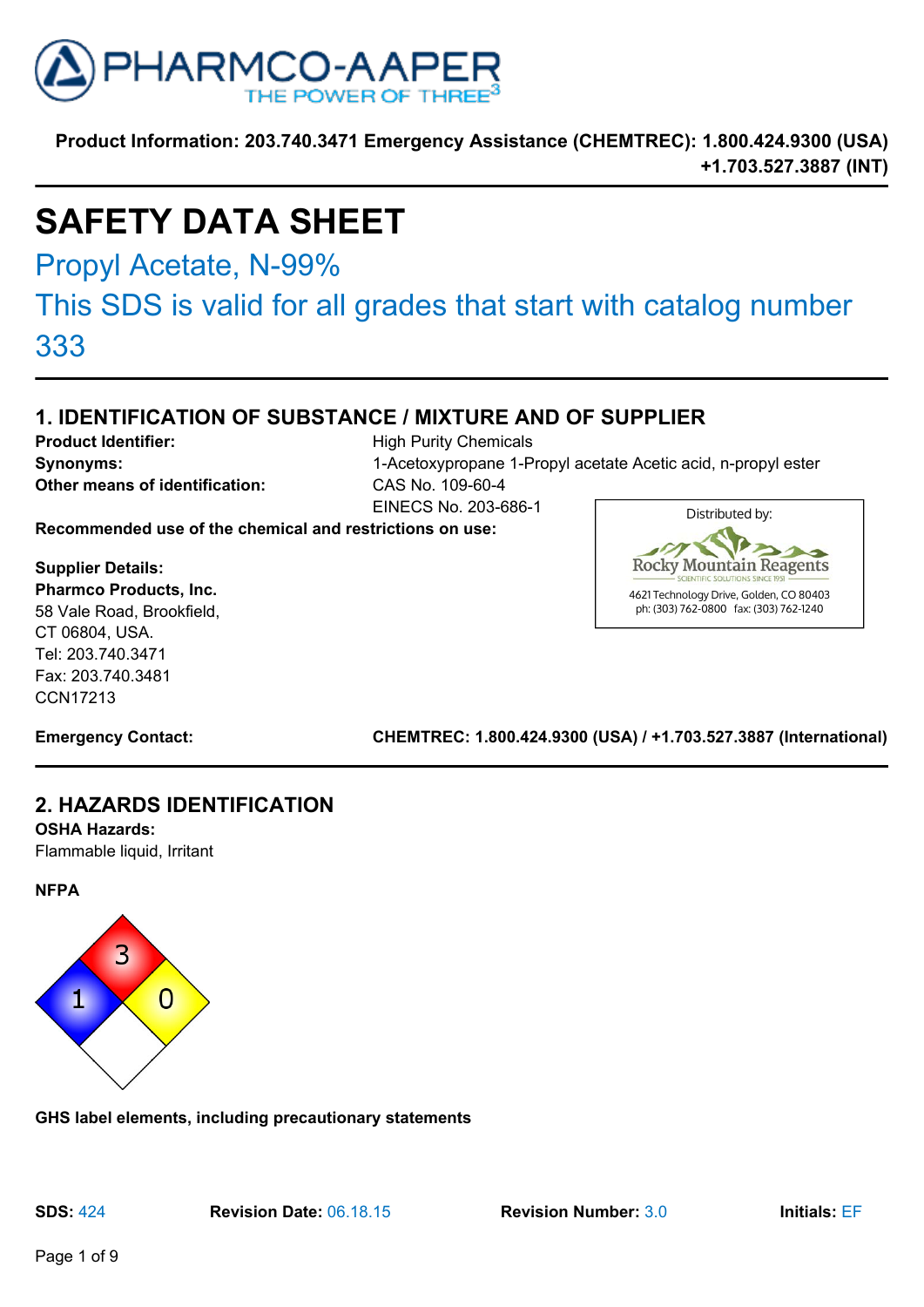



**Signal Word:** DANGER!

**Hazard statement(s)**

H225 **Highly flammable liquid and vapor.** H319 Causes serious eye irritation. H336 May cause drowsiness or dizziness.

## **GHS Classification(s)**

Eye irritation (Category 2) Flammable Liquids (Category 2) Specific target organ toxicity - single exposure (Category 3)

## **Other hazards which do not result in classification:**

## **Potential Health Effects:**

| Organ       | <b>Description</b>                                                                                                      |
|-------------|-------------------------------------------------------------------------------------------------------------------------|
| Eyes        | Causes eye irritation.                                                                                                  |
|             | Ingestion   Harmful if swallowed.                                                                                       |
|             | Inhalation   May be harmful if inhaled. Causes respiratory tract irritation. Vapors can cause drowsiness and dizziness. |
| <b>Skin</b> | l Causes skin irritation if absorbed in skin.                                                                           |

## **3. COMPOSITION AND INFORMATION ON INGREDIENTS**

| $\mathbf{0}$<br>70 | M<br>----- | <b>AC</b><br>טרט      |
|--------------------|------------|-----------------------|
| '00                |            | $\sim$<br>$\sim$<br>. |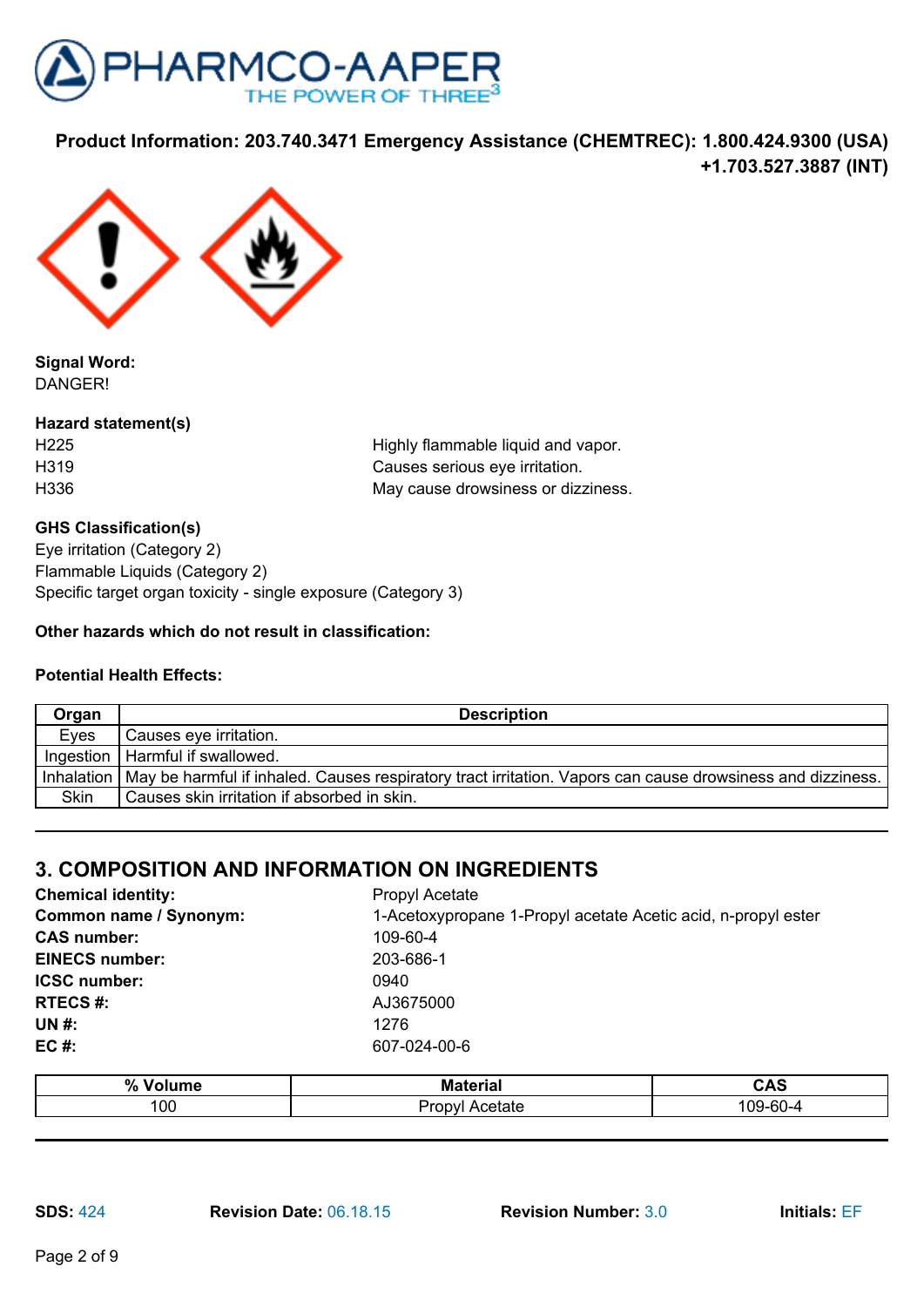

# **4. FIRST AID MEASURES**

#### **General advice**

Take proper precautions to ensure your own health and safety before attempting rescue and providing first aid. Consult a physician. Show this safety data sheet to the doctor in attendance. Move out of dangerous area.

#### **Skin**

Wash skin with soap and copious amounts of water. Seek medical attention.

#### **Inhalation**

Remove person to fresh air. If signs/symptoms continue, get medical attention. Give oxygen or artificial respiration as needed.

#### **Eyes**

Thoroughly flush the eyes with large amounts of clean low-pressure water for at least 15 minutes, occasionally lifting the upper and lower eyelids. If irritation persists, seek medical attention.

#### **Ingestion**

DO NOT induce vomiting. If vomiting does occur, have victim lean forward to prevent aspiration. Rinse mouth with water. Seek medical attention. Never give anything by mouth to an unconscious individual.

## **5. FIRE FIGHTING MEASURES**

#### **Suitable (and unsuitable) extinguishing media:**

SMALL FIRE: Use dry chemicals, CO2, water spray or alcohol-resistant foam. LARGE FIRE: Use water spray, water fog or alcohol-resistant foam. Cool all affected containers with flooding quantities of water.

## **Specific hazards arising from the chemical (e.g., nature of any hazardous combustion products):**

Carbon oxides expected to be the primary hazardous combustion product.

## **Special protective equipment and precautions for firefighters:**

Wear self-contained breathing apparatus and protective clothing to prevent contact with skin and eyes. Keep unopened containers cool by spraying with water.

### **Flammable Properties Classification** OSHA/NFPA Class IB Flammable Liquid.

**Flash point** 13 °C (55 °F) **Autoignition temperature** 450 °C (842 °F)

# **6. ACCIDENTAL RELEASE MEASURES**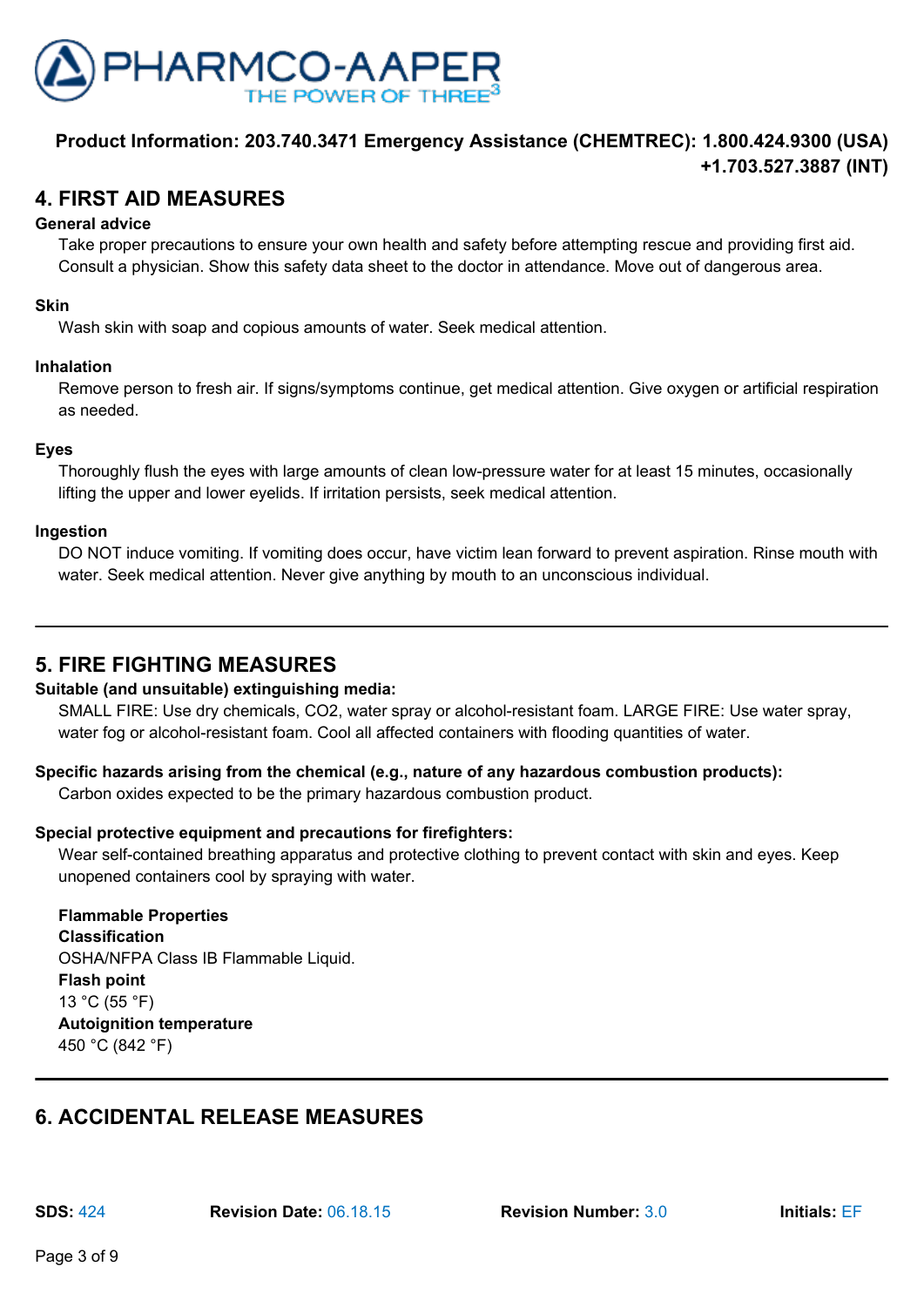

#### **Personal precautions, protective equipment and emergency procedures:**

Do not inhale vapors, mist or gas. Ensure adequate ventilation. Remove all sources of ignition. Evacuate personnel to safe areas. Beware of vapors accumulating to form explosive concentrations. Vapors can accumulate in low areas.

#### **Environmental precautions:**

Stop leak. Contain spill if possible and safe to do so. Prevent product from entering drains.

#### **Methods and materials for containment and cleaning up:**

Contain spill, then collect with an electrically protected vacuum cleaner or by wet-brushing and put the material into a convenient waste disposal container. Keep container closed.

## **7. HANDLING AND STORAGE**

#### **Precautions for safe handling:**

Do not get on skin or in eyes. Do not inhale vapor or mist. Keep away from sources of ignition - No smoking. Take measures to prevent the buildup of electrostatic charge.

#### **Conditions for safe storage, including any incompatibilites:**

Keep container tightly closed in a cool, dry and well-ventilated place. Containers which are opened must be carefully resealed and kept upright to prevent leakage. Consult local fire codes for additional storage information.

# **8. EXPOSURE CONTROLS / PERSONAL PROTECTION**

#### **Control parameters, e.g., occupational exposure limit values or biological limit values:**

**Occupational Exposure Limits**

| Component                                   | Source | Type   Value                                         | <b>Note</b>                                              |
|---------------------------------------------|--------|------------------------------------------------------|----------------------------------------------------------|
| Propyl Acetate   US (ACGIH)   TWA   200 ppm |        |                                                      | <b>ACGIH Threshold limit value</b>                       |
|                                             |        | Propyl Acetate   US (OSHA)   TWA   200 ppm, 840mg/m3 | 29 CFR 1910.1000 Table Z1 Limits for Air<br>Contaminants |
| Propyl Acetate   US (ACGIH)   STEL   250ppm |        |                                                      | ACGIH Threshold Limit Value                              |

## **Appropriate engineering controls:**

General room or local exhaust ventilation is usually required to meet exposure limit(s). Electrical equipment should be grounded and conform to applicable electrical code.

## **Individual protection measures, such as personal protective equipment:**

#### **Respiratory protection:**

Where risk assessment shows air-purifying respirators are appropriate use a full-face respirator with multi-purpose combination (US) or type ABEK (EN 14387) respirator cartridges as a backup to engineering controls. If the respirator is the sole means of protection, use a full-face supplied air respirator. Use respirators and components tested and approved under appropriate government standards such as NIOSH (US) or CEN (EU).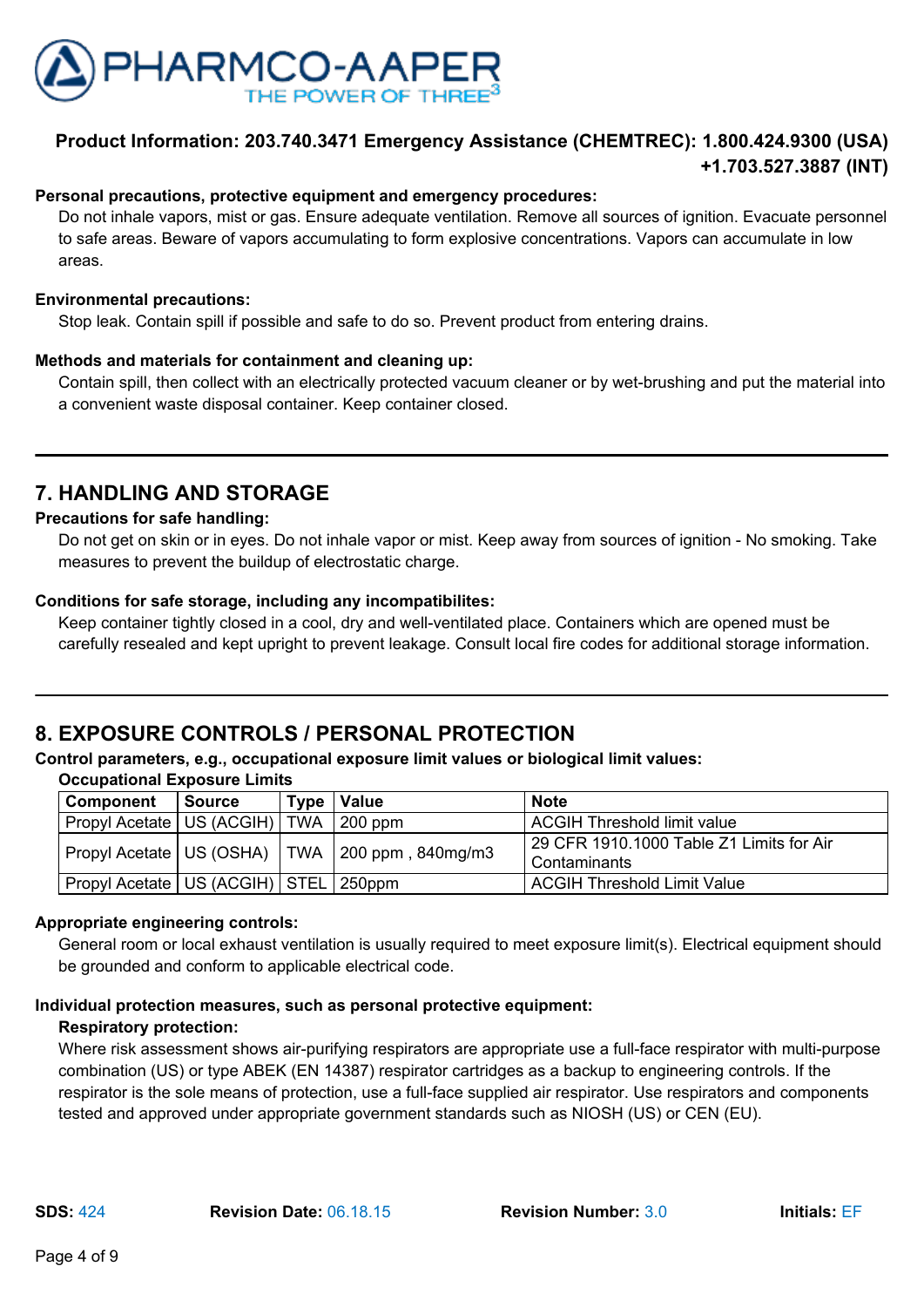

## **Hand protection:**

Handle with gloves. Gloves must be inspected prior to use. Use proper glove removal technique (without touching glove's outer surface) to avoid skin contact with this product. Dispose of contaminated gloves after use in accordance with applicable laws and good laboratory practices. Wash and dry hands.

### **Eye protection:**

Use chemical safety goggles and/or a full face shield where splashing is possible. Use equipment approved by appropriate government standards, such as NIOSH (US) or EN166 (EU) Maintain eye wash fountain and quick-drench facilities in work area.

#### **Skin and body protection:**

Wear impervious, flame retardant, antistatic protective clothing, including boots, gloves, lab coat, apron or coveralls, as appropriate, to prevent skin contact.

#### **Hygiene measures:**

Handle in accordance with good industrial hygiene and safety practice. Wash hands before breaks and at the end of workday.

# **9. PHYSICAL AND CHEMICAL PROPERTIES**

| Appearance (physical state, color, etc.)       | Liquid. Colorless liquid / invisible vapor. |
|------------------------------------------------|---------------------------------------------|
| Odor                                           | Ester Odor                                  |
| pH                                             | No Data Available.                          |
| <b>Freezing point</b>                          | -95 °C (-139 °F)                            |
| Initial boiling point and boiling range        | 99 °C (210 °F)                              |
| <b>Flash point</b>                             | 13 °C (55 °F)                               |
| <b>Evaporation rate</b>                        | 4.5                                         |
| Upper / Lower flammability or explosive limits | 1.7% (V) / 8% (V)                           |
| Vapor pressure                                 | 30.39 hPa (22.8 mmHg) at 20 °C (68 °F)      |
| <b>Vapor Density</b>                           | 3.3                                         |
| <b>Relative Density</b>                        | 0.888 g/cm3 at 25 °C (77 °F)                |
| Solubility(ies)                                | completely soluble                          |
| <b>Auto-ignition temperature</b>               | 450 °C (842 °F)                             |
| <b>Formula (PROPYL ACETATE)</b>                | C5H10O2                                     |
| <b>Molecular Weight (PROPYL ACETATE)</b>       | 102.13 g/mol                                |

# **10. STABILITY AND REACTIVITY**

| <b>Chemical Stability</b>                    | Stable under recommended storage conditions.              |  |
|----------------------------------------------|-----------------------------------------------------------|--|
| Possibility of hazardous reactions           | Vapors may form explosive mixture with air.               |  |
| Conditions to avoid (e.g., static discharge, | Heat, flames, and sparks. Extreme temperatures and direct |  |
| shock or vibration)                          | sunlight.                                                 |  |
| Incompatible materials                       | Strong oxidizing agents                                   |  |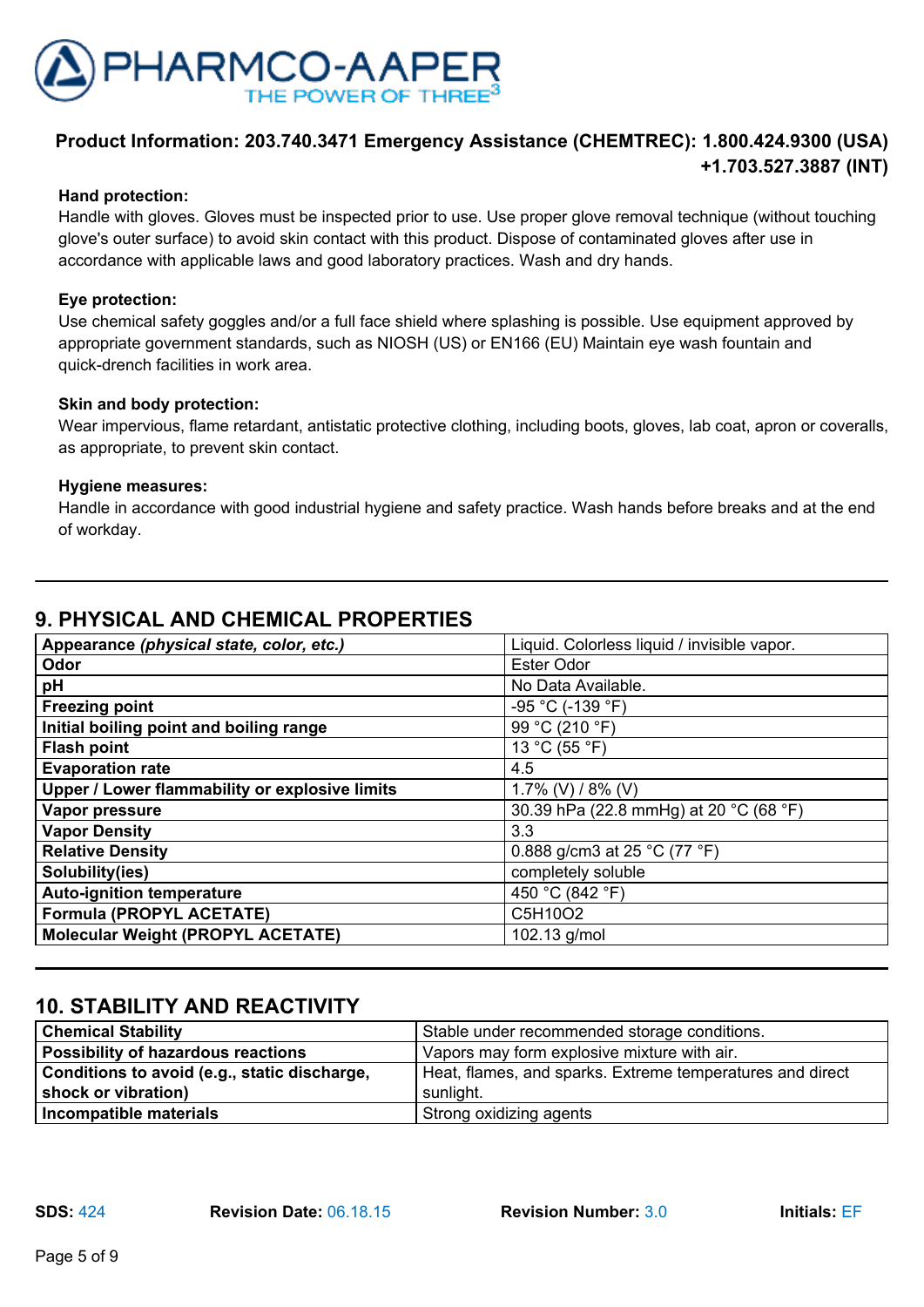

|                                         | I Hazardous decomposition products formed under fire |  |
|-----------------------------------------|------------------------------------------------------|--|
| <b>Hazardous decomposition products</b> | conditions. - Carbon oxides                          |  |

# **11. TOXICOLOGICAL INFORMATION**

#### ● Propyl Acetate 109-60-4

#### **Product Summary:**

No data available for reproductive toxicity, mutagenic or teratogenic affects.

#### **Acute Toxicity:**

| ∟D50<br>$\sqrt{2}$<br>≅rmai,<br>(Der         | Rabbit | $- -$<br>$\overline{\phantom{a}}$<br>ma/kc |  |
|----------------------------------------------|--------|--------------------------------------------|--|
| . .<br>∟D50<br>$\tilde{\phantom{a}}$<br>اara | Rat    | <br>0270<br>Uma/ka<br>. .                  |  |

#### **Irritation:**

#### **No data available**

/

#### **Carcinogenicity**

IARC: No component of this product present at levels greater than or equal to 0.1% is identified as probable or confirmed human carcinogen by IARC.

ACGIH: No component of this product present at levels greater than or equal to 0.1% is identified as a carcinogen or potential carcinogen by ACGIH.

#### **Other Hazards**

| Organ       | <b>Description</b>                                                                                                      |
|-------------|-------------------------------------------------------------------------------------------------------------------------|
| Eves        | Causes eye irritation.                                                                                                  |
|             | Ingestion   Harmful if swallowed.                                                                                       |
|             | Inhalation   May be harmful if inhaled. Causes respiratory tract irritation. Vapors can cause drowsiness and dizziness. |
| <b>Skin</b> | Causes skin irritation if absorbed in skin.                                                                             |

## **12. ECOLOGICAL INFORMATION**

● Propyl Acetate 109-60-4

**Ecotoxicity (aquatic and terrestrial, where available): Toxicity to daphnia (PROPYL ACETATE)** EC50 / 24h / Water flea - 318mg/l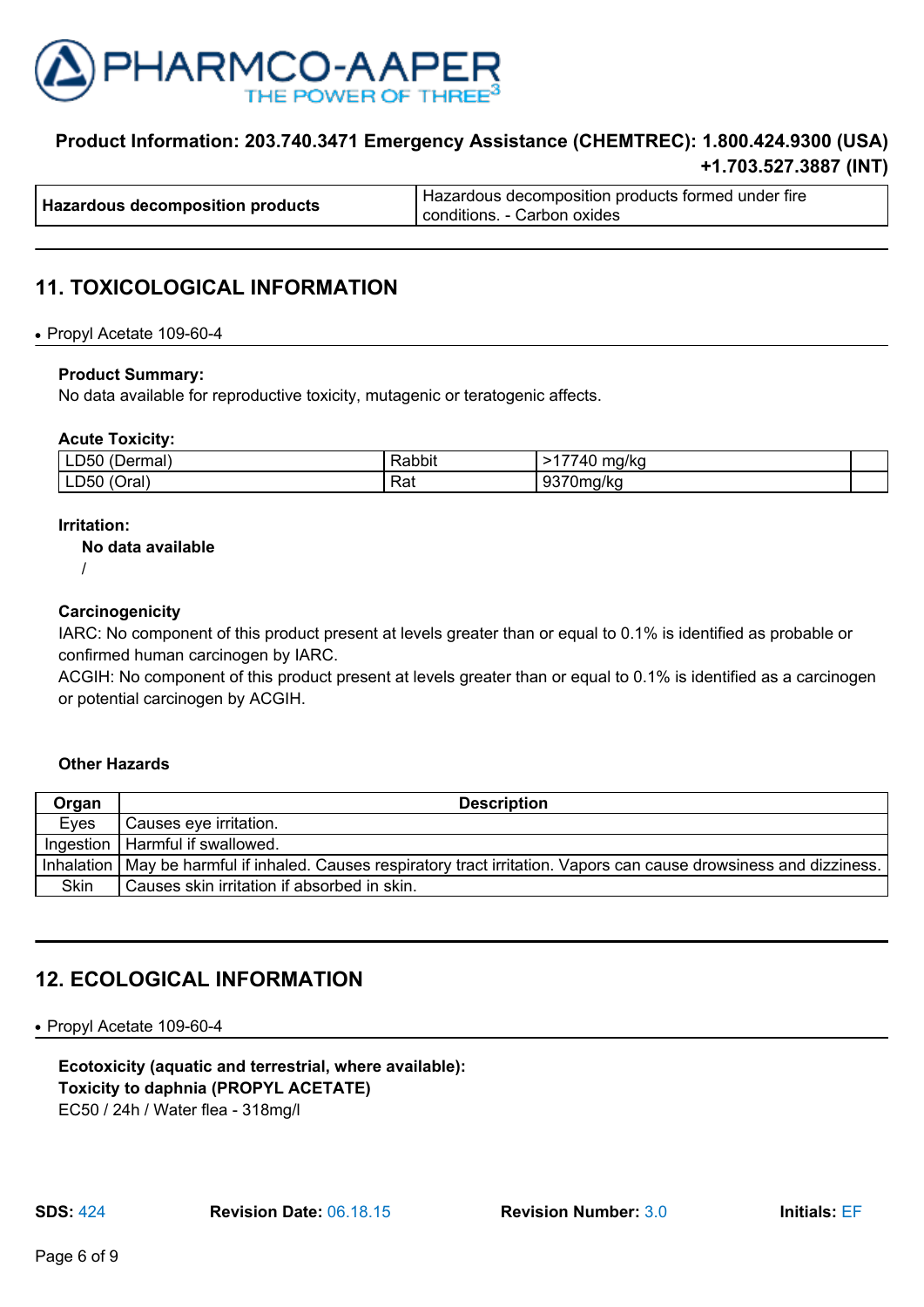

**Persistence and degradability:** No data available

**Bioaccumulative potential:** No data available

## **13. DISPOSAL CONSIDERATIONS**

**Description of waste residues and information on their safe handling and methods of disposal, including the disposal of any contaminated packaging:**

INCINERATE PER LOCAL, STATE & FEDERAL POLLUTION REGULATIONS.

## **14. TRANSPORT INFORMATION**

**Description of waste residues and information on their safe handling and methods of disposal:**

| UN number                     | 1276             |
|-------------------------------|------------------|
| UN proper shipping name       | n-Propyl Acetate |
| Transport hazard class(es)    |                  |
| Packing group (if applicable) |                  |

## **Reportable Quantity**

1,000 lbs. **IMDG** UN-Number: 1276 Class: 3 Packing Group: II EMS-No: F-E, S-D Proper shipping name: PROPYL ACETATE Marine pollutant: No **IATA** UN-Number: 1276 Class: 3 Packing Group: II Proper shipping name: n- Propyl aceate

## **15. REGULATORY INFORMATION**

**Safety, health and environmental regulations specific for the product in question:**

#### **OSHA Hazards**

Flammable liquid, Irritant

All ingredients are on the following inventories or are exempted from listing

| N<br>AUD. | . .<br>.<br>. |
|-----------|---------------|
|-----------|---------------|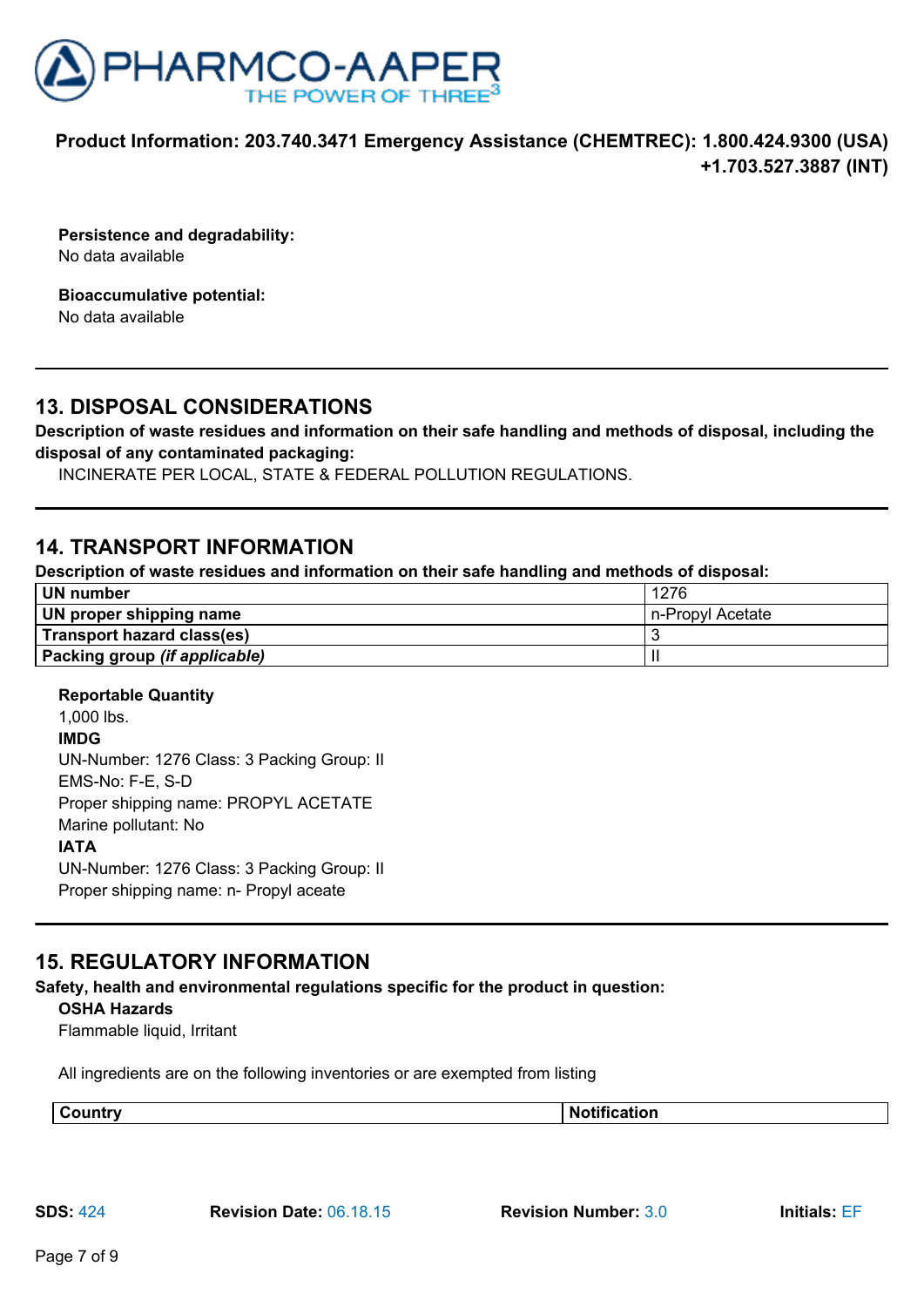

| Australia                       | <b>AICS</b>      |
|---------------------------------|------------------|
| Canada                          | <b>DSL</b>       |
| China                           | <b>IECS</b>      |
| European Union                  | <b>EINECS</b>    |
| Japan                           | <b>ENCS/ISHL</b> |
| Korea                           | <b>ECL</b>       |
| New Zealand                     | <b>NZIoC</b>     |
| Philippines                     | <b>PICCS</b>     |
| <b>United States of America</b> | <b>TSCA</b>      |

#### **SARA 302 Components**

No chemicals in this material are subject to the reporting requirements of SARA Title III, Section 302.

#### **SARA 313 Components**

This material does not contain any chemical components with known CAS numbers that exceed the threshold (De Minimis) reporting levels established by SARA Title III, Section 313.

#### **SARA 311/312 Hazards**

Acute Health Hazard Fire Hazard

#### **CERCLA**

No chemicals in this material with known CAS numbers are subject to the reporting requirements of CERCLA

## **Massachusetts Right To Know Components**

Propyl acetate CAS-No. 109-60-4 Revision Date 1993-04-24

## **Pennsylvania Right To Know Components**

Propyl acetate CAS-No. 109-60-4 Revision Date 1993-04-24

## **New Jersey Right To Know Components**

Propyl acetate CAS-No. 109-60-4 Revision Date 1993-04-24

#### **California Prop 65 Components**

This product does not contain any chemicals known to State of California to cause cancer, birth defects, or any other reproductive harm.

# **16. OTHER INFORMATION:**